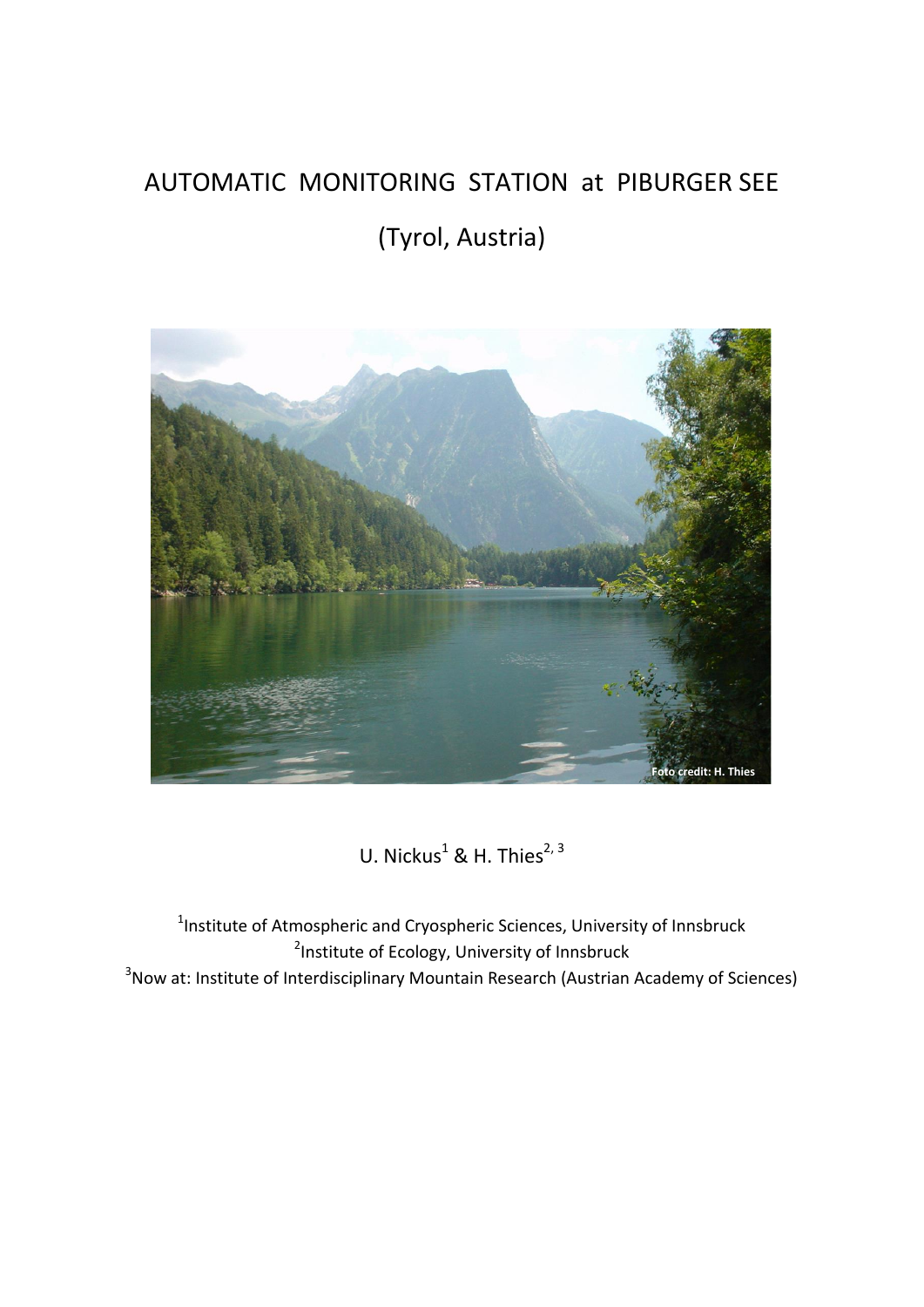## PIBURGER SEE (Tyrol, Austria)

Piburger See is a small oligo-mesotrophic mountain lake located in the Eastern Alps (47°11'N, 10°50'E, Tyrol, Austria) (Fig. 1). The mostly coniferous catchment ranges from 913 to 2400 m altitude. The lake is meromictic during spring and develops hypolimnetic anoxia in summer. Holomixis can occur in autumn, but generally lasts for a few days only depending on weather conditions. Lake water retention time is about 2 years. Piburger See is a soft water lake with a mean conductivity of  $\sim$ 70  $\mu$ S cm<sup>-1</sup>, neutral pH and an alkalinity of about 500  $\mu$ eq L<sup>-1</sup>.

Piburger See is a protected site since 1929, has experienced moderate cultural eutrophication around the mid-20th century, and has been successfully restored. Its limnology has been studied since the 1970s.



| LAKE CHARACTERISTICS |                        |
|----------------------|------------------------|
| Surface area         | $0.17$ km <sup>2</sup> |
| Maximum depth        | 24 m                   |
| Mean depth           | 14 m                   |

#### **CATCHMENT CHARACTERISTICS**

| $1.6 \text{ km}^2$ |
|--------------------|
| $913 - 2400$ m     |
| Granite, gneiss    |
| 82%                |
| 10 %               |
| 6 %                |
| 2%                 |
|                    |

## Fig. 1. Site description of Piburger See (Foto credit: H.Thies)

## Monitoring platform with automatic weather station and thermistor chain

The Piburger See platform (Fig. 2) has been installed during the EU RTD project CLIME in fall 2003 at the center of the lake above its maximum depth. It holds a meteorological station with sensors for air temperature, humidity, air pressure, wind direction, wind speed, and global radiation. A thermistor chain is installed along the lake vertical profile with sensors at a depth of 0/1/3/6/9/12/15/18/21/24 m. The monitoring station was equipped by the Austrian company Sommer [\(www.sommer.at\)](file:///C:/ULI/DATEN/PIBURGER%20SEE/PANGAEA-Piburger%20See/www.sommer.at).

Parameters were measured 5 times a minute and stored as 15-min average values on a Sommer MRS-X data logger. Data were transferred from the lake platform by a Sommer DFM radio transmitter to a nearby Sommer MRS-X data logger and were sent by a Siemens TC 35 GSM modem to Innsbruck University.